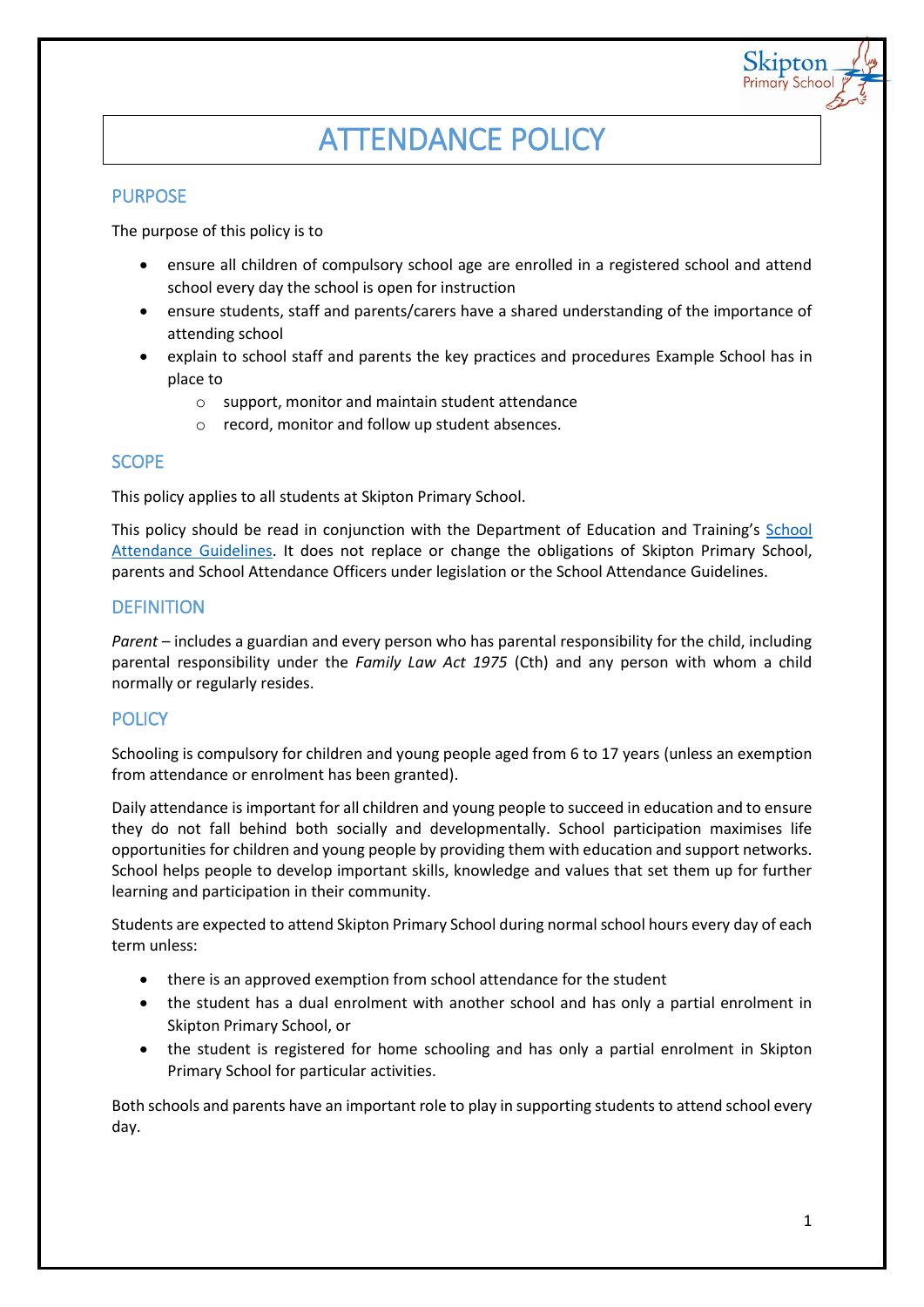

Skipton Primary School believes all students should attend school all day, every day when the school is open for instruction and is committed to working with its school community to encourage and support full school attendance.

Our school will identify individual students or cohorts who are vulnerable and whose attendance is at risk and/or declining and will work with these students and their parents to improve their attendance through a range of interventions and supports.

Students are committed to attending school every day, arriving on time and being prepared to learn. Our students are encouraged to approach a teacher and seek assistance if there are any issues that are affecting their attendance.

Skipton Primary School parents are committed to ensuring their child/children attend school on time every day when instruction is offered, to communicating openly with the school and providing valid explanations for any absence.

Parents will communicate with the relevant staff at Skipton Primary School about any issues affecting their child's attendance and work in partnership with the school to address any concerns.

Parents will provide a reasonable explanation for their child's absence from school and endeavour to schedule family holidays, appointments and other activities outside of school hours.

## Supporting and promoting attendance

Skipton Primary School's *Student Wellbeing and Engagement Policy* supports student attendance.

#### Recording attendance

Skipton Primary School must record student attendance twice per day. This is necessary to:

- meet legislative requirements
- discharge Skipton Primary School's duty of care for all students

Attendance will be recorded by classroom teachers at 9am, 11:40am and 2:20pm using Compass.

Attendance will be recorded by specialist teachers at the beginning of each of their sessions.

If students are in attendance at a school approved activity, the teacher in charge of the activity will record them as being present.

#### Recording absences

For absences where there is no exemption in place, a parent must provide an explanation on each occasion to the school.

Parents should notify Skipton Primary School of absences by:

- Logging the absence with the Compass tool
- Communicating with the student's classroom teacher
- Communicating with the Business Manager

Skipton Primary School will attempt to contact parents as soon as practicable on the same day of the unexplained absence, allowing time for the parent to respond.

Skipton Primary School will keep a record of the reason given for each absence. The principal will determine if the explanation provided is a **reasonable excuse** for the purposes of the parent meeting their responsibilities under the *Education Training Reform Act 2006* and the School Attendance Guidelines.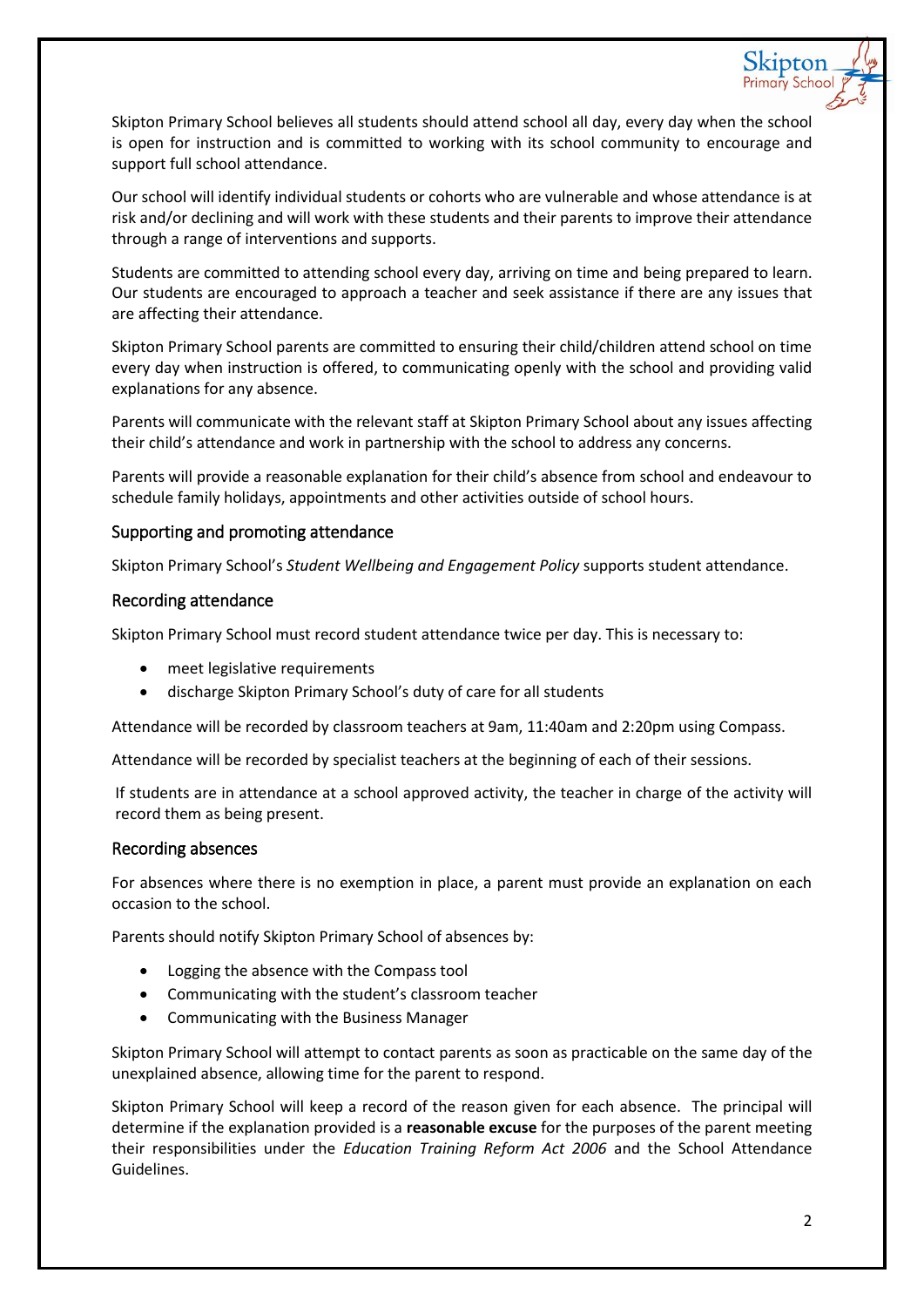

Skipton

If Skipton Primary School considers that the parent has provided a **reasonable excuse** for their child's absence the absence will be marked as '**excused absence**'.

If the school determines that no reasonable excuse has been provided, the absence will be marked as '**unexcused absence**'.

The Principal has the discretion to accept a reason given by a parent for a student's absence. The Principal will generally excuse:

- medical and dental appointments, where out of hours appointments are not possible or appropriate
- bereavement or attendance at the funeral of a relative or friend of the student, including a student required to attend Sorry Business
- school refusal, if a plan is in place with the parent to address causes and support the student's return to school
- cultural observance if the parent/carer notifies the school in advance
- family holidays where the parent notifies the school in advance

If no explanation is provided by the parent within 10 school days of an absence, it will be recorded as an 'unexplained absence' and recorded on the student's file.

Parents will be notified if an absence has not been excused.

#### Managing non-attendance and supporting student engagement

Where absences are of concern due to their nature or frequency, or where a student has been absent for more than five days, Skipton Primary School will work collaboratively with parents, the student, and other professionals, where appropriate, to develop strategies to improve attendance, including:

- establishing an Attendance Student Support Group
- implementing a Return to School Plan
- implementing an Individual Education Plan
- implementing a Student Absence Learning Plan for students who will be absent for an extended period

We understand from time to time that some students will need additional supports and assistance, and in collaboration with the student and their family, will endeavour to provide this support when it is required,

## Referral to School Attendance Officer

If Skipton Primary School decides that it has exhausted strategies for addressing a student's unsatisfactory attendance, we may, in accordance with the School Attendance Guidelines refer the non-attendance to a School Attendance Officer in the South West Region for further action.

If, from multiple attempts to contact with a parent, it becomes apparent that a student will not be returning to the school, the principal may make a referral to a School Attendance Officer if:

- the student has been absent from school on at least five full days in the previous 12 months where:
	- o the parent has not provided a reasonable excuse for these absences; and
	- $\circ$  measures to improve the student's attendance have been undertaken and have been unsuccessful
- the student's whereabouts are unknown and:
	- o the student has been absent for 10 consecutive school days; or
	- $\circ$  no alternative education destination can be found for the student.